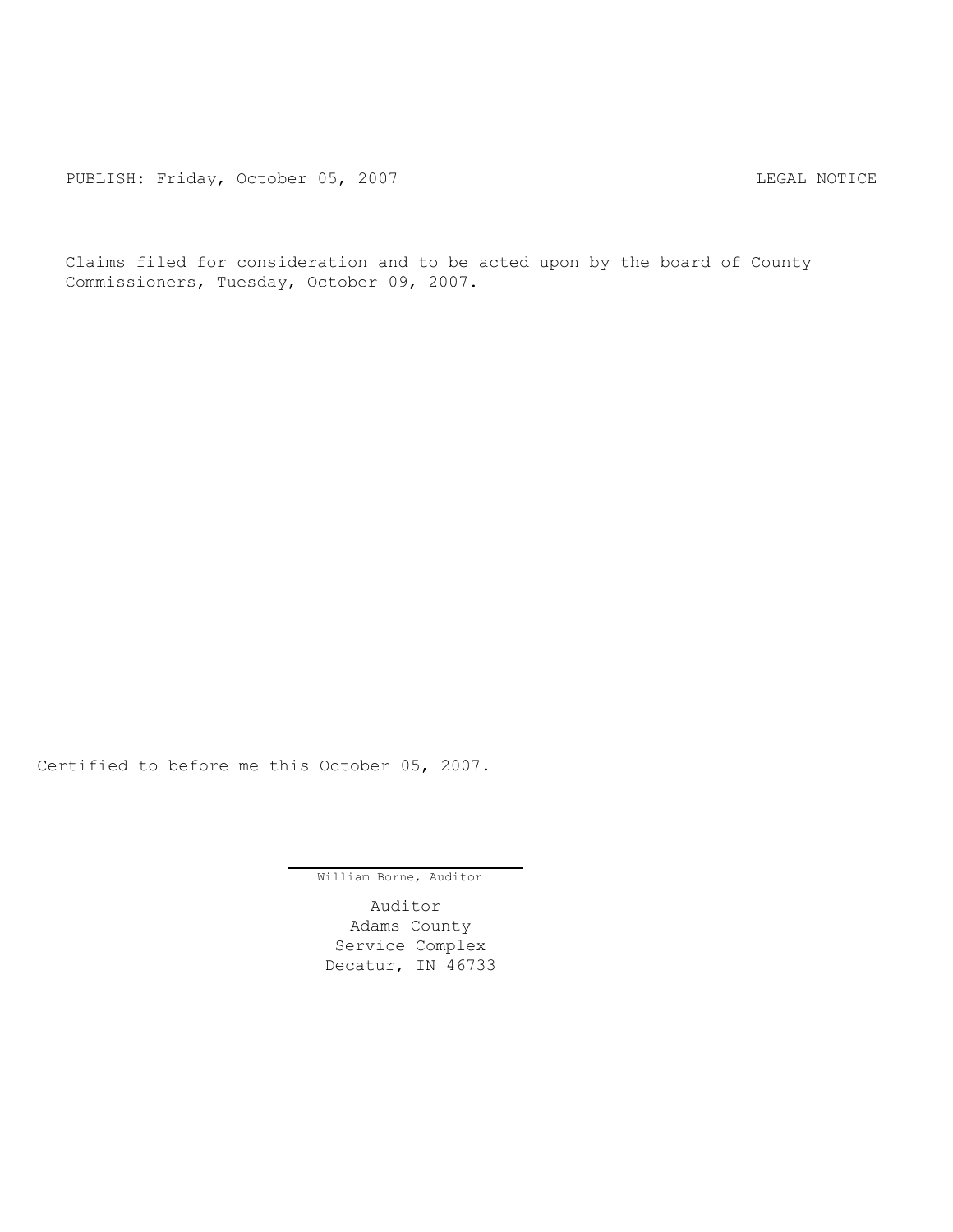

## **Claims Docket for Newspaper Adams County, Indiana**

## For Period: **8/28/2007** to **9/17/2007**

Date Claims to be Paid: **10/9/2007**

*313 W. Jefferson St. Decatur, IN 46733 (219) 724-2600*

| <b>Vendor</b>                    | <b>Amount</b> | <b>Vendor</b>                    | <b>Amount</b> |  |
|----------------------------------|---------------|----------------------------------|---------------|--|
| <b>Adams County Auto Supply</b>  | 1,217.48      | <b>Adams Memorial Hospital</b>   | 33,682.96     |  |
| Adams County Solid Waste         | 21.84         | <b>Adams County Treasurer</b>    | 22,044.30     |  |
| Indiana Michigan Power           | 12,672.27     | American Planning Associa        | 193.00        |  |
| <b>Anthony Motor Parts</b>       | 112.00        | Appraisal Research Corpor        | 3,458.33      |  |
| Arnold Lumber Company            | 649.16        | Baker And Sons Plumbing &        | 534.90        |  |
| Beam, Longest, And Neff          | 1,671.72      | Berne Tri-Weekly News            | 72.90         |  |
| Brown, Blair A.                  | 25.00         | Hoosier Blue Flame               | 125.00        |  |
| Brateman's                       | 32.00         | Bowers, Charles                  | 2,302.92      |  |
| Chet's Pest Control              | 120.00        | Cintas Location #338             | 76.02         |  |
| City Of Decatur                  | 54.29         | Decatur True Value               | 400.50        |  |
| <b>Complete Printing Service</b> | 452.40        | Computer Systems, Inc.           | 1,462.16      |  |
| Courtesy Ford, Inc.              | 38.95         | Craigville Telephone Comp        | 119.60        |  |
| Sigworth, Darrell W.             | 102.96        | Decatur Daily Democrat           | 809.40        |  |
| <b>Decatur Dental Service</b>    | 316.00        | Douglas L. Bauman                | 96.80         |  |
| <b>Emergency Radio Service</b>   | 858.00        | Geneva Police Department         | 42.00         |  |
| Gerber's Super Valu, Inc.        | 1,633.06      | Gordon Food Service              | 4,835.18      |  |
| Haywood Printing Company         | 341.76        | Helena Chemical                  | 62.00         |  |
| Hilty Engine Service             | 295.95        | Heimann, James                   | 87.00         |  |
| Janitors Supply Company          | 49.50         | K-Mart                           | 379.68        |  |
| Werich, Kelly                    | 128.99        | Kiess Electric                   | 113.95        |  |
| Landis & Sons Drainage           | 1,003.19      | Lehman Feed Mill                 | 10.50         |  |
| MacAllister Machinery Com        | 45.62         | Gresla, Mark S. Md               | 815.84        |  |
| Mark's Heating                   | 376.95        | Meshberger Brothers Stone        | 4,775.08      |  |
| Monroe Water Department          | 97.59         | Kone, Inc.                       | 166.00        |  |
| Moser Motor Sales, Inc.          | 5.60          | <b>National District Attorne</b> | 300.00        |  |
| Nipsco                           | 955.11        | Office Concepts, Inc.            | 170.11        |  |
| Schwartz, Palmer                 | 22.00         | Miller, Patrick                  | 587.75        |  |
| Paul W. Reidenbach Equipm        | 25.59         | EMP Co-op, Inc.                  | 183.00        |  |
| Quik Stop                        | 316.88        | <b>Safety Systems</b>            | 104.78        |  |
| Scott's                          | 293.20        | Sherwin-Williams                 | 126.99        |  |
| Shifferly Dodge                  | 351.60        | Embarq Communications, Inc.      | 239.09        |  |
| <b>Stone-Street Quarries</b>     | 209.58        | Stoneco, Inc.                    | 1,513.66      |  |
| Summit Radiology                 | 696.00        | Smith, Teryl R.                  | 4.62          |  |
| Print Shop                       | 3,023.21      | Sheets, Thomas Wade              | 1,255.38      |  |
| Tri-State First Aid              | 55.40         | U.S. Postmaster                  | 10,000.00     |  |
| Wayne - Vaughn                   | 414.38        | Welder Services, Inc.            | 153.61        |  |
| D & D Auto Sales                 | 36.45         | Cook, Russell E.                 | 786.29        |  |
| Burry, Herman, Miller, Brown     | 16,519.83     | Swiss City Veterinary            | 285.00        |  |
| Ikon Office Solutions            | 2,384.12      | National Serv-All                | 175.33        |  |
| Embarq                           | 7,044.07      | Tee's Plus                       | 889.38        |  |
| Imi Irving Material, Inc.        | 845.50        | Affolder Implement Sales, Inc.   | 6,495.00      |  |
| Correctional Management Co., Llc | 6,708.00      | Rudd Equipment                   | 36.47         |  |
| Paul Norr                        | 9.60          | Judith E. Affolder               | 270.26        |  |
| Sharon Thornton                  | 2.49          | J O M Pharmaceutical             | 921.60        |  |
| Tom Magnan                       | 16.25         | Thyssenkrupp Elevators           | 405.00        |  |
| The Grainery Company             | 22.00         | DuWayne W. Herman                | 25.00         |  |
| <b>Purdue University</b>         | 745.80        | Adam T. Miller                   | 25.00         |  |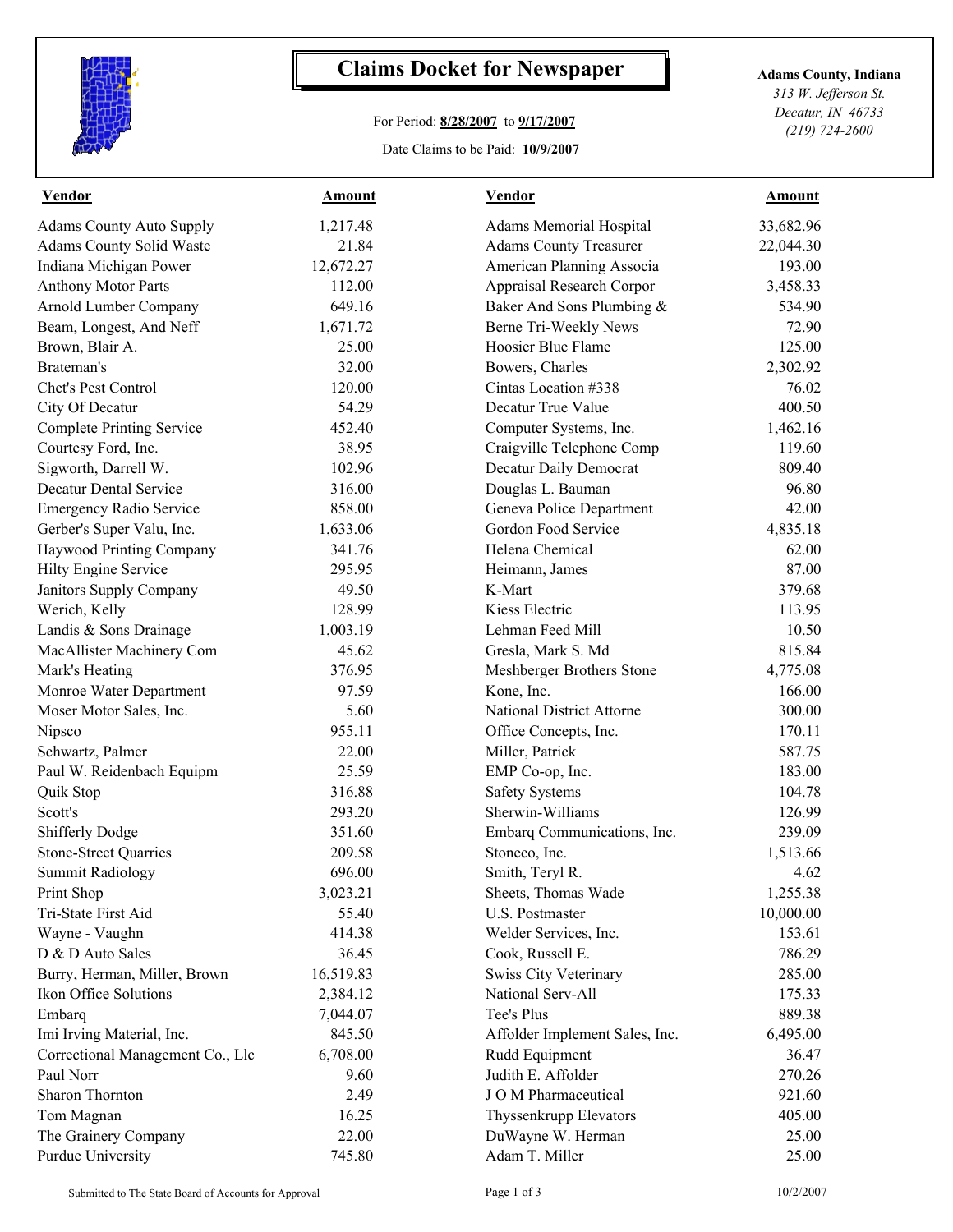| Kiesler Police Supply                      | 444.00    | Habegger Flooring Distributors      | 4,101.58  |  |
|--------------------------------------------|-----------|-------------------------------------|-----------|--|
| <b>Bluhm And Reber</b>                     | 300.00    | Waste Management                    | 147.13    |  |
| Agri Drain Corporation                     | 186.68    | International Assoc.Of El           | 90.00     |  |
| <b>Energy Products</b>                     | 278.29    | Decatur Veterinary Hospit           | 50.00     |  |
| Indiana University                         | 30.00     | Myron Dearmond Farm Drainage        | 1,027.76  |  |
| Don Myers Plumbing                         | 240.44    | Indiana Council Of Juveni           | 195.00    |  |
| Nan Nidlinger                              | 34.32     | City Of Decatur Park Depa           | 3,276.67  |  |
| Jackson Oil & Solvents, I                  | 1,165.19  | Bob's Locksmith Shop                | 20.00     |  |
| Dr. Michael Ainsworth                      | 280.00    | Holt Equipment Company, L           | 81.97     |  |
| <b>Amsterdam Printing</b>                  | 94.47     | Bernita Harvey                      | 100.00    |  |
| Chad W. Sprunger                           | 1,123.19  | Zurcher Tire, Inc.                  | 2,982.83  |  |
| Hull Brothers, Inc.                        | 532.49    | <b>McIntire Heating</b>             | 285.00    |  |
| Tom Magnan/Special Needs                   | 544.16    | John E. Reid And Associat           | 575.00    |  |
| Kristina Buckner                           | 33.88     | Lexis-Nexis                         | 210.00    |  |
| Benicomp, Inc                              | 89,863.22 | Harvest Land Co-op                  | 6,771.84  |  |
| <b>United Parcel Service</b>               | 100.00    | Pepper York                         | 49.92     |  |
| Wal-Mart                                   | 13.94     | Adam B. Eguia                       | 155.00    |  |
| <b>Adams County Truck Repair</b>           | 167.13    | Piqua Repair                        | 150.00    |  |
| Impac                                      | 142.00    | J. Marlene Ebert                    | 48.13     |  |
| Treasurer, State of Indiana                | 32,580.00 | Mary A. Kitson                      | 406.25    |  |
| <b>Adams County Sheriff</b>                | 201.00    | RECO Equipment, Inc.                | 333.36    |  |
| VoMac Trucks Sales & Service               | 1,224.74  | Michael G. Werling                  | 363.75    |  |
| 101 Auto Body                              | 603.14    | Connie Ellenberger                  | 135.96    |  |
| <b>Correctional Program Services</b>       | 1,484.80  | Troyer's                            | 2,792.56  |  |
| Lautzenheiser, Myers, Carnall, Spear, Kira | 349.50    | Harris                              | 510.13    |  |
| Michele Morehous                           | 115.36    | <b>Advance Auto Parts</b>           | 197.76    |  |
|                                            | 341.45    | <b>Standard Textile</b>             | 216.60    |  |
| McKesson Medical - Surgical                |           |                                     |           |  |
| Grainger                                   | 192.08    | Nordmann Law Offices                | 1,054.91  |  |
| Larry Weaver                               | 104.28    | Vermeer of Indiana, Inc.            | 34.40     |  |
| Bi-County Services, Inc.                   | 3,276.00  | Kids Law                            | 1,194.00  |  |
| Janelle Bohnke                             | 8.46      | Hansen Fitness                      | 857.55    |  |
| Blumberg / Excelsior                       | 248.00    | Mapps                               | 200.00    |  |
| Michelle Hackenjos                         | 91.62     | Deb Stevens                         | 15.50     |  |
| Alpine Falls, Inc.                         | 90.35     | William Borne                       | 241.80    |  |
| Tri Tech                                   | 60.41     | <b>Customized Power Services</b>    | 207.50    |  |
| Katherine A. Cornelius                     | 985.56    | SemMaterials, L.P.                  | 21,716.43 |  |
| Wells Fargo                                | 25,000.00 | Verizon Wireless                    | 975.45    |  |
| <b>Stationair's Express</b>                | 159.01    | Landon Patterson                    | 1,570.96  |  |
| Matrix Integration                         | 12,818.00 | Habegger's Lumber & Building Supply | 32.97     |  |
| Kevin M. Ripley                            | 48.00     | Indiana Office of Technology        | 338.81    |  |
| Chad Kukelhan                              | 25.00     | Cochran Distributing                | 96.40     |  |
| <b>Clark Power Services</b>                | 391.94    | <b>First National Bank</b>          | 32.80     |  |
| Pamela J. Hestermann                       | 9,688.17  | Cintas Location #G64                | 1,007.70  |  |
| John August                                | 31.12     | Farm Plan                           | 1,191.32  |  |
| LBH Chemical & Industrial                  | 746.08    | Fort Wayne Medical Laboratory       | 162.00    |  |
| James E. Taylor, DDS                       | 130.00    | Jeff's Plumbing                     | 248.00    |  |
| Office Depot                               | 163.89    | Kerry L. Steiner                    | 650.00    |  |
| Commonwealth Engineers, Inc.               | 1,848.00  | Employers Security Ins. Co.         | 31,712.11 |  |
| Decatur Ace Hardware                       | 11.49     | Vanadco Signs                       | 14,646.67 |  |
| Verizon North                              | 195.77    | Virginia M. Bertsch                 | 100.00    |  |
| Steven K. Hankenson                        | 60.85     | Sally A. Beahrs                     | 914.79    |  |
| <b>Creative Product Sourcing</b>           | 13.00     | Walgreens                           | 5.97      |  |
| Michelle Habegger                          | 16.00     | Brake Materials & Parts, Inc.       | 167.48    |  |
| Weld-Done Shop, Inc.                       | 40.50     | R. J. 's Welding                    | 125.00    |  |